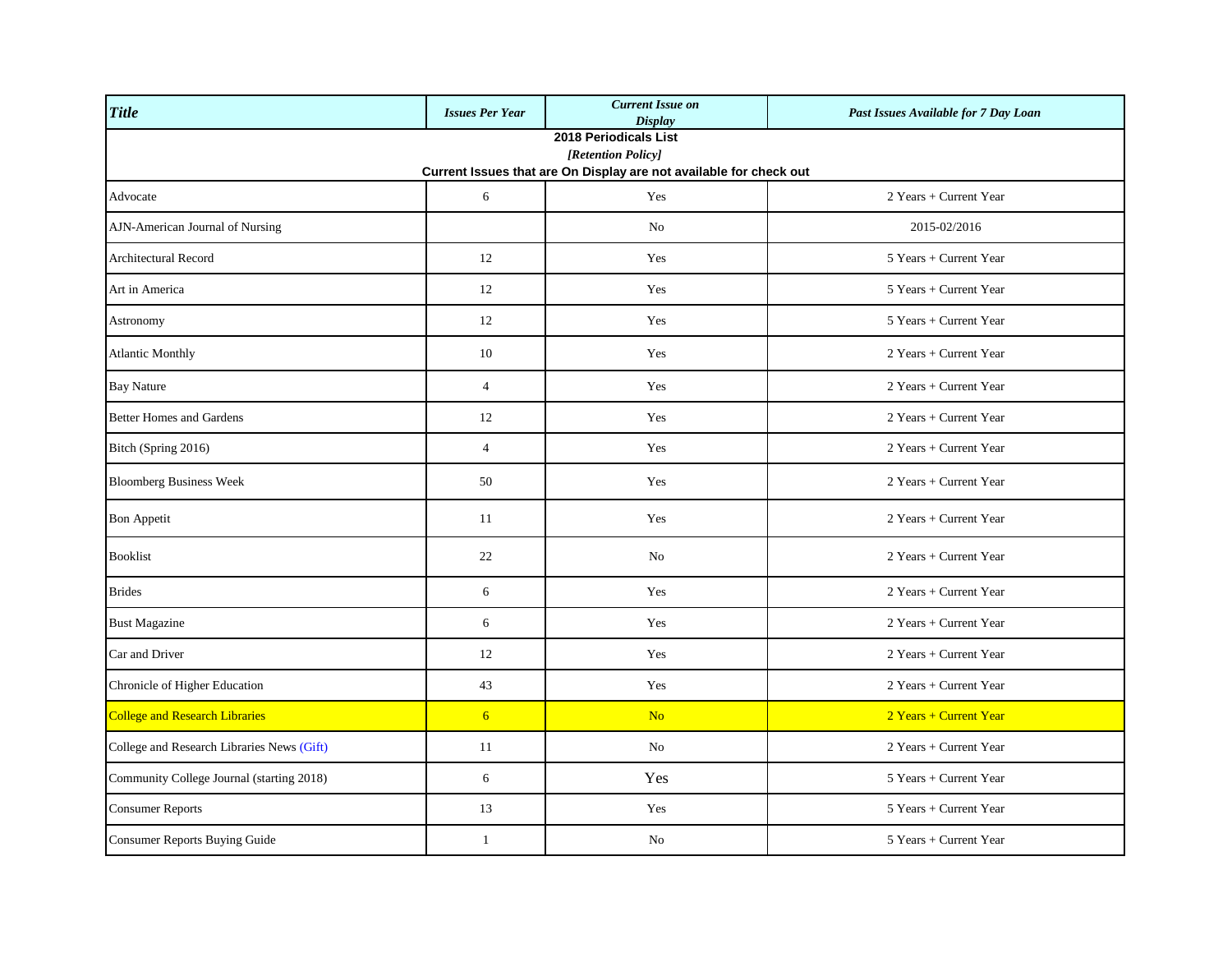| Cooking Light               | 12           | Yes | 2 Years + Current Year |
|-----------------------------|--------------|-----|------------------------|
| Cosmopolitan                | 12           | Yes | 2 Years + Current Year |
| Dance Magazine              | 12           | Yes | 5 Years + Current Year |
| Discover                    | 10           | Yes | 5 Years + Current Year |
| Down Beat                   | 12           | Yes | 2 Years + Current Year |
| Dwell                       | 6            | Yes | 2 Years + Current Year |
| Economist                   | 51           | Yes | 5 Years + Current Year |
| Economist – The World in    | $\mathbf{1}$ | No  | 5 Years + Current Year |
| <b>Electronic Musician</b>  | 13           | Yes | 2 Years + Current Year |
| <b>Entertainment Weekly</b> | 50           | Yes | 2 Years + Current Year |
| <b>ESPN</b> Magazine        | 22           | Yes | 2 Year + Current Year  |
| Esquire                     | 10           | Yes | 2 Years + Current Year |
| Essence                     | 12           | Yes | 2 Years + Current Year |
| <b>Fast Company</b>         | 10           | Yes | 2 Years + Current Year |
| Film Comment                | 6            | Yes | 5 Years + Current Year |
| Filmfare                    | 26           | Yes | 2 Years + Current Year |
| Forbes                      | 18           | Yes | 5 Years + Current Year |
| Fortune                     | 14           | Yes | 5 Years + Current Year |
| GQ / Gentleman's Quarterly  | 12           | Yes | 2 Years + Current Year |
| <b>Geriatric Nursing</b>    |              | No  | 2015 - 01-02/2016      |
| Glamour                     | 12           | Yes | 2 Years + Current Year |
| Good Housekeeping           | 12           | Yes | 2 Years + Current Year |
| Harper's Magazine           | 12           | Yes | 5 Years + Current Year |
| Health                      | 10           | Yes | 5 Years + Current Year |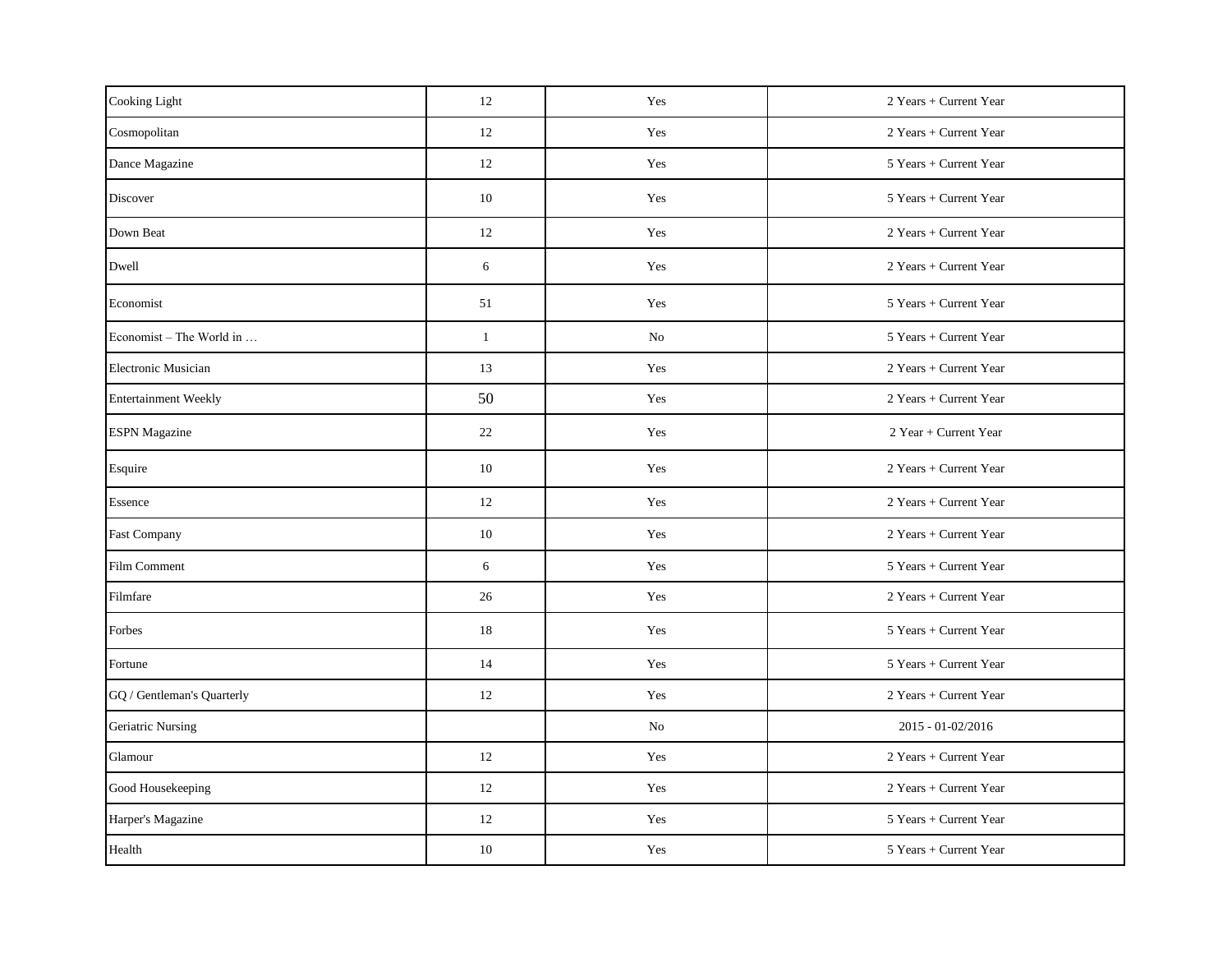| High Times (starting 2018)                           | 12             | Yes | 2 Years + Current Year |
|------------------------------------------------------|----------------|-----|------------------------|
| History News (gift)                                  | $\overline{4}$ | Yes | 5 Years + Current Year |
| Horticulture                                         | 6              | Yes | 5 Years + Current Year |
| InStyle                                              | 12             | Yes | 2 Years + Current Year |
| JAMA, Journal of the American Medical Assoc.         |                | No  | 2013-5/15/16           |
| Juxtapoz (starting 2018)                             | $\overline{4}$ | Yes | 2 Years + Current Year |
| Labyrinth (gift) (Dec 2014)                          | $\mathbf{2}$   | Yes | 5 Years + Current Year |
| Library of Congress Magazine [LCM]                   | 6              | No  | 2 Years + Current Year |
| Library Journal                                      | 20             | No  | 2 Years + Current Year |
| MCN : the American Journal of Maternal Child Nursing | 6              | Yes | 5 Years + Current Year |
| <b>Mac</b> Life                                      | 12             | Yes | 2 Years + Current Year |
| Make: Technology in Your Time (7/2012)               | 6              | Yes | 5 Years + Current Year |
| Mark                                                 | 12             | Yes | 2 Years + Current Year |
| Men's Health                                         | 10             | Yes | 2 Years + Current Year |
| Men's Journal                                        | 12             | Yes | 2 Years + Current Year |
| MIT Technology Review                                | 6              | Yes | 5 Years + Current Year |
| Modern Salon (July 2015)                             | 13             | Yes | 2 Years + Current Year |
| <b>Motor Trend</b>                                   | 12             | Yes | 2 Years + Current Year |
| Ms.                                                  | $\overline{4}$ | Yes | 2 Years + Current Year |
| Muscle amd Fitness                                   | 12             | Yes | 2 Years + Current Year |
| Nation                                               | 34             | Yes | 5 Years + Current Year |
| National Geographic                                  | 12             | Yes | 5 Years + Current Year |
| New Yorker                                           | 47             | Yes | 5 Years + Current Year |
| News from Native California                          | $\overline{4}$ | Yes | 5 Years + Current Year |
| Newsweek                                             | 50             | Yes | 2 Years + Current Year |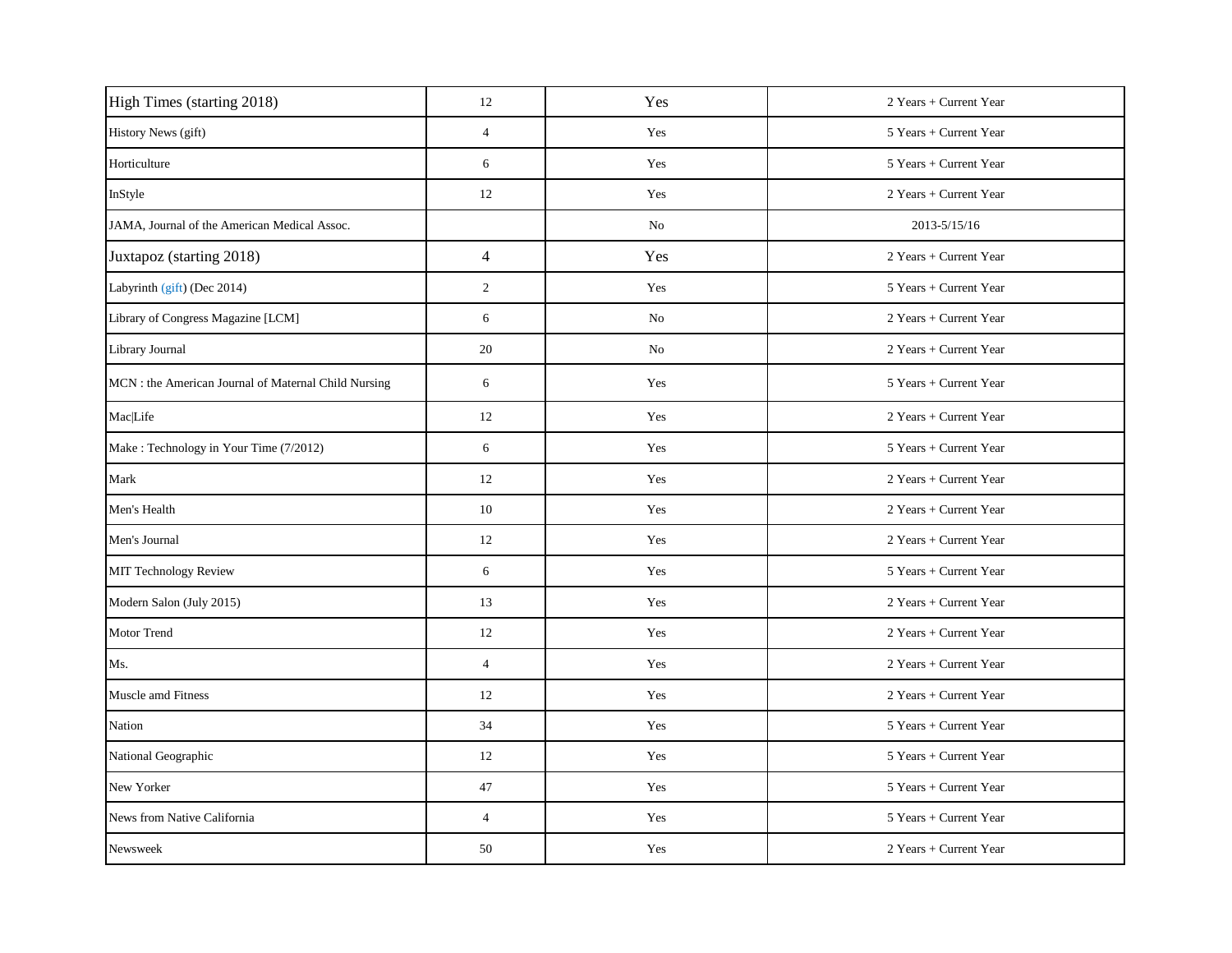| Nursing               | 12             | Yes | 5 Years + Current Year |
|-----------------------|----------------|-----|------------------------|
| O: The Oprah Magazine | 12             | Yes | 2 Years + Current Year |
| <b>OUT</b>            | 16             | Yes | 2 Years + Current Year |
| Parents               | 12             | Yes | 2 Years + Current Year |
| Pediatric Nursing     | 6              | Yes | 5 Years + Current Year |
| People                | 54             | Yes | 2 Years + Current Year |
| People en Espanol     | 11             | Yes | 2 Years + Current Year |
| Popular Mechanics     | 10             | Yes | 5 Years + Current Year |
| Popular Science       | 6              | Yes | 5 Years + Current Year |
| Psychology Today      | 6              | Yes | 5 Years + Current Year |
| Reader's Digest       | 10             | Yes | 2 Years + Current Year |
| Real Simple           | 12             | Yes | 2 Years + Current Year |
| Redbook               | 10             | Yes | 2 Years + Current Year |
| Road and Track        | 10             | Yes | 2 Years + Current Year |
| Rolling Stone         | 26             | Yes | 2 Years + Current Year |
| San Francisco         | 12             | Yes | 2 Years + Current Year |
| Science (2013)        | 51             | Yes | 5 Years + Current Year |
| Scientific American   | 12             | Yes | 2 Years + Current Year |
| Seventeen             | 5              | Yes | 2 Years + Current Year |
| Sky and Telescope     | 12             | Yes | 5 Years + Current Year |
| Smithsonian           | 12             | Yes | 5 Years + Current Year |
| Sports Illustrated    | 39             | Yes | 2 Years + Current Year |
| Sunset                | 12             | Yes | 2 Years + Current Year |
| Teen Vogue            | $\overline{4}$ | Yes | 2 Years + Current Year |
| Time                  | 52             | Yes | 2 Years + Current Year |